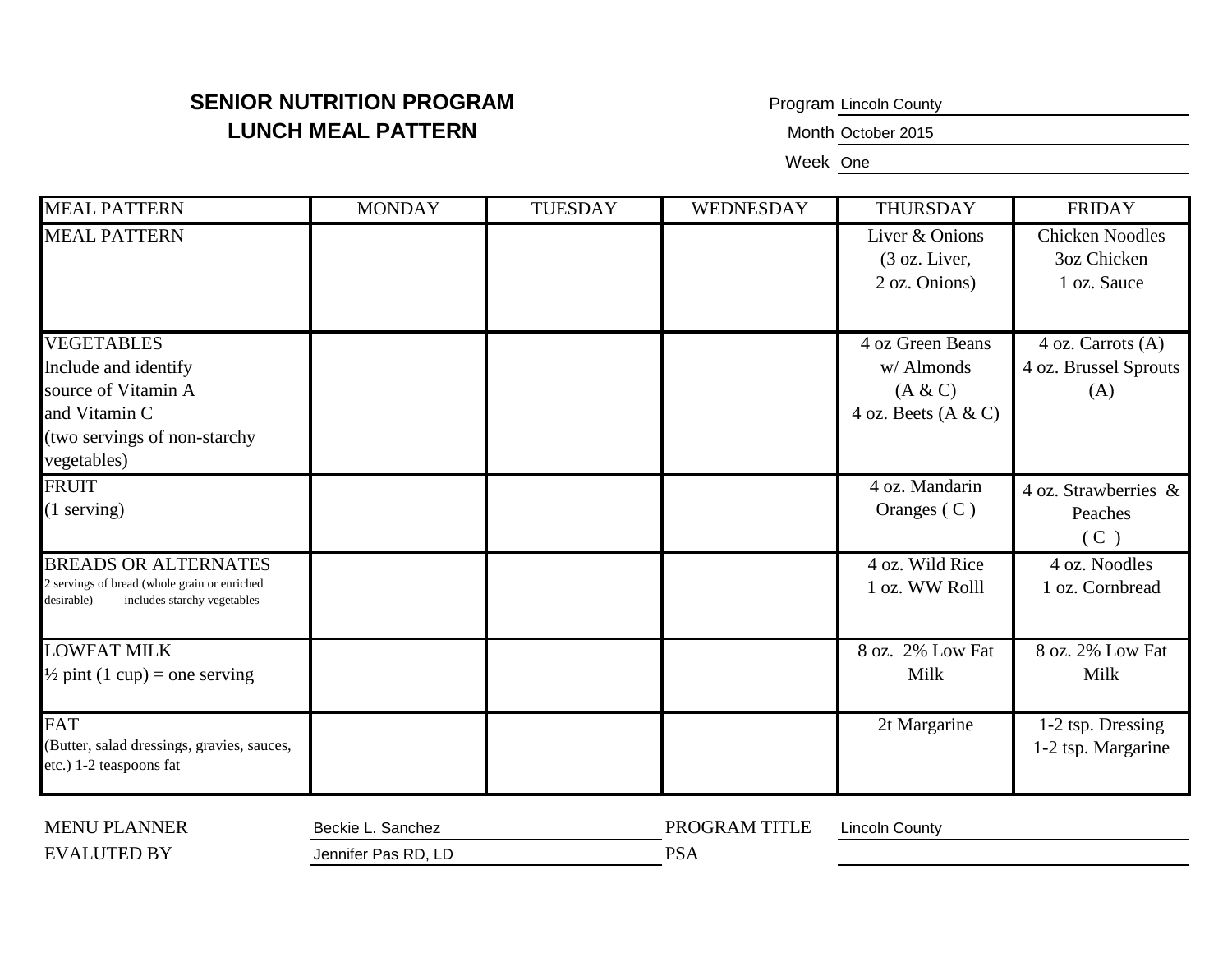Program Lincoln County

Month October 2015

Week Two

| <b>MEAL PATTERN</b>                                                                                                              | <b>MONDAY</b>                                        | <b>TUESDAY</b>                                                                      | WEDNESDAY                                          | <b>THURSDAY</b>                                                                       | <b>FRIDAY</b>                                |
|----------------------------------------------------------------------------------------------------------------------------------|------------------------------------------------------|-------------------------------------------------------------------------------------|----------------------------------------------------|---------------------------------------------------------------------------------------|----------------------------------------------|
| <b>MEAT OR ALTERNATE</b><br>$3$ oz. Cooked Edible = one serving<br>Red meat no more than 3 times per<br>week                     | 4 oz. Baked Ham                                      | 3 oz. Cheese                                                                        | <b>Chicken Fried Steak</b><br>(3)<br>oz. Chicken)  | Green Chile Chicken<br>Enchiladas<br>(2 oz. Chicken, 1 oz<br>Cheese, 1 Corn Tortilla) | Meatloaf 3 oz Beef                           |
| <b>VEGETABLES</b><br>Include and identify<br>source of Vitamin A<br>and Vitamin C<br>(two servings of non-starchy<br>vegetables) | 4 oz. Fried Okra<br>4 oz. Tossed Salad (A<br>$\& C)$ | 4 oz. Mixed<br>Vegetables (no<br>starchy vegetables)<br>(A/C)<br>4 oz. Aspargus (A) | 4 oz. Green Beans<br>(A & C)<br>4 oz. Carrots (A)  | 4 oz. Calabacitas (no<br>starchy vegetables)<br>(A & C)<br>4 oz. Salad $(A & C)$      | 4 oz. Beets (A&C)<br>4 oz. Turnip Greens (A) |
| <b>FRUIT</b><br>$(1$ serving)                                                                                                    | 4 oz. Pineapple (C)<br>2 x 2 Square Wht<br>Cake      | 4 oz. Peaches (C)<br>w/2 oz. Cottage<br>Cheese                                      | 4 oz. Apricots<br>(A & C)                          | 4 oz. Mandarin Oranges<br>(C)<br>1 oz. Choc. Chip Cookie                              | 4 oz. Plums $(A & C)$                        |
| <b>BREADS OR ALTERNATES</b><br>2 servings of bread (whole grain or enriched<br>includes starchy vegetables<br>desirable)         | 4 oz. Northern Beans<br>1 oz. Cornbread              | 1 oz. Biscut<br>4 oz Macaroni in<br>Entree                                          | 4 oz. Mashed Potatoes<br>w/ Gravy<br>1 oz. WW Roll | 4 oz. Pinto Beans<br>1-6" Corn Tortilla in<br>Entrée                                  | 4 oz AuGratin Potatoes<br>1 WW Roll          |
| <b>LOWFAT MILK</b><br>$\frac{1}{2}$ pint (1 cup) = one serving                                                                   | 8 oz. 2% Low Fat<br>Milk                             | 8 oz. 2% Low Fat<br>Milk                                                            | 8 oz 2% Lowfat Milk                                | 8 oz 2% Low Fat Milk                                                                  | 8 oz. 2% Low Fat Milk                        |
| <b>FAT</b><br>(Butter, salad dressings, gravies, sauces,<br>etc.) 1-2 teaspoons fat                                              | 1-2 tsp. Dressing<br>1-2 tsp Margarine               | 1-2 tsp Margarine                                                                   | 1-2 tsp. Gravy<br>1-2 tsp Margarine                | 1-2 tsp. Salsa<br>1-2 tsp. Margarine                                                  | 1-2 tsp Margarine                            |
| <b>MENU PLANNER</b><br><b>EVALUTED BY</b>                                                                                        | Beckie L. Sanchez<br>Jennifer Pas RD, LD             |                                                                                     | <b>PROGRAM TITLE</b><br><b>PSA</b>                 | <b>Lincoln County</b>                                                                 |                                              |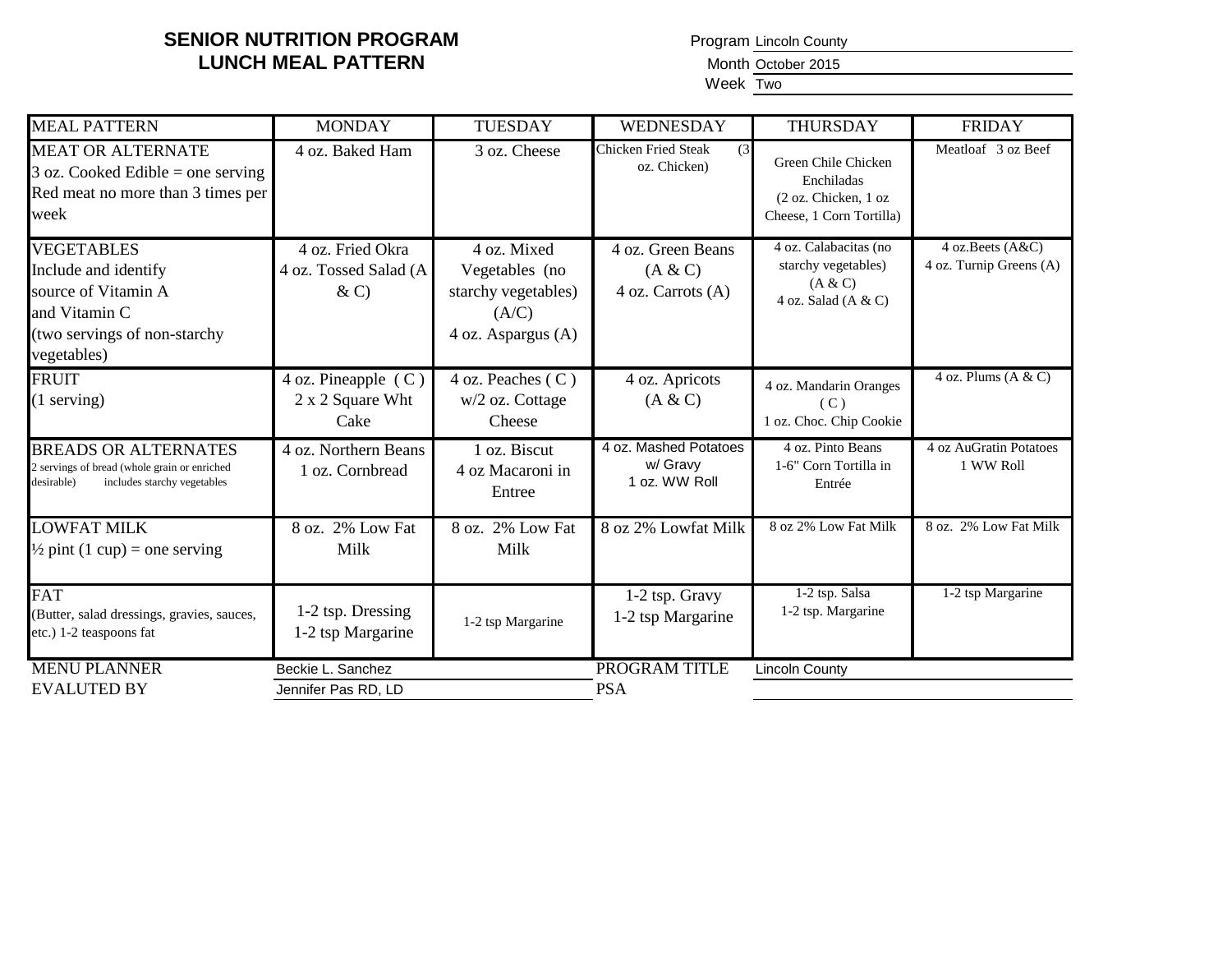Program Lincoln County

Month October 2015

Week Three

| <b>MEAL PATTERN</b>                                                                                                           | <b>MONDAY</b> | <b>TUESDAY</b>                                            | WEDNESDAY                                                   | <b>THURSDAY</b>                                                   | <b>FRIDAY</b>                                                                |
|-------------------------------------------------------------------------------------------------------------------------------|---------------|-----------------------------------------------------------|-------------------------------------------------------------|-------------------------------------------------------------------|------------------------------------------------------------------------------|
| <b>MEAT OR ALTERNATE</b><br>$3$ oz. Cooked Edible = one serving<br>Red meat no more than 3 times per<br>week                  | Closed        | Chicken Cutlet<br>(3 oz. Chicken)                         | Chile Relleno<br>(2 oz. Meat in sauce,<br>1 oz. Cheese)     | <b>Fish Sandwich</b><br>3 oz. Fish Patty                          | Hamburger<br>Stroganoff<br>$(3 \text{ oz. }$ Beef,<br>1 oz. Gravy)           |
| <b>VEGETABLES</b><br>Include and identify<br>source of Vitamin A<br>and Vitamin C<br>(two servings of non-starchy vegetables) |               | 4 oz. Green Beans<br>(A/C)<br>4 oz. Garden Salad<br>(A/C) | 4 oz. Stewed Squash<br>(A/C)<br>4 oz. Tossed Salad<br>(A/C) | 4 oz. Glazed Carrots<br>(A)<br>4 oz. Creamy<br>Coleslaw $(A & C)$ | 4 oz. Brussel Sprouts<br>(A)<br>4 oz. Cauliflower<br>$w$ /Cheese Sauce $(A)$ |
| <b>FRUIT</b><br>$(1$ serving)                                                                                                 |               | 4 oz. Mixed Fruit<br>(A & C)                              | 4 oz. Spiced Peaches<br>$\mathcal{C}$ )                     | 4 oz. Plums $(A & C)$<br>in Cobbler                               | 1 med Pears (C)                                                              |
| <b>BREADS OR ALTERNATES</b><br>2 servings of bread (whole grain or enriched desirable)<br>includes starchy vegetables         |               | 4 oz. Sweet Potatoes<br>1 WW Roll                         | 4 oz. Pinto Beans<br>6 Crackers                             | 4 oz. Lima Beans<br>1 Whole Bun                                   | 4 oz. Noodles in<br>Entrée<br>1 Biscuit                                      |
| <b>LOWFAT MILK</b><br>$\frac{1}{2}$ pint (1 cup) = one serving                                                                |               | 8 oz. 2 % Low Fat<br>Milk                                 | 8 oz. 2 % Low Fat<br>Milk                                   | 8 oz. 2% Low Fat<br>Milk                                          | 8 oz. 2 % Low Fat<br>Milk                                                    |
| <b>FAT</b><br>(Butter, salad dressings, gravies, sauces, etc.) 1-<br>2 teaspoons fat                                          |               | 1-2 tsp. Margarine<br>1-2 tsp. Dressing                   | 1-2 tsp. Dressing<br>1-2 tsp. Salsa                         | 1-2 tsp. Tarter Sauce<br>1-2 tsp. Margarine                       | 1 oz. Gravy<br>1 oz. Cheese Sauce<br>1-2 tsp. Margarine                      |

| ANNER<br>MENU<br>DI.   | Beckie L<br>Sanchez | TITLE<br>PR.<br>IGRAM | County<br>.incoln. |
|------------------------|---------------------|-----------------------|--------------------|
| <b>EVAL</b><br>HTED RY | Jennifer Pas RD,    | DC<br>'NA             |                    |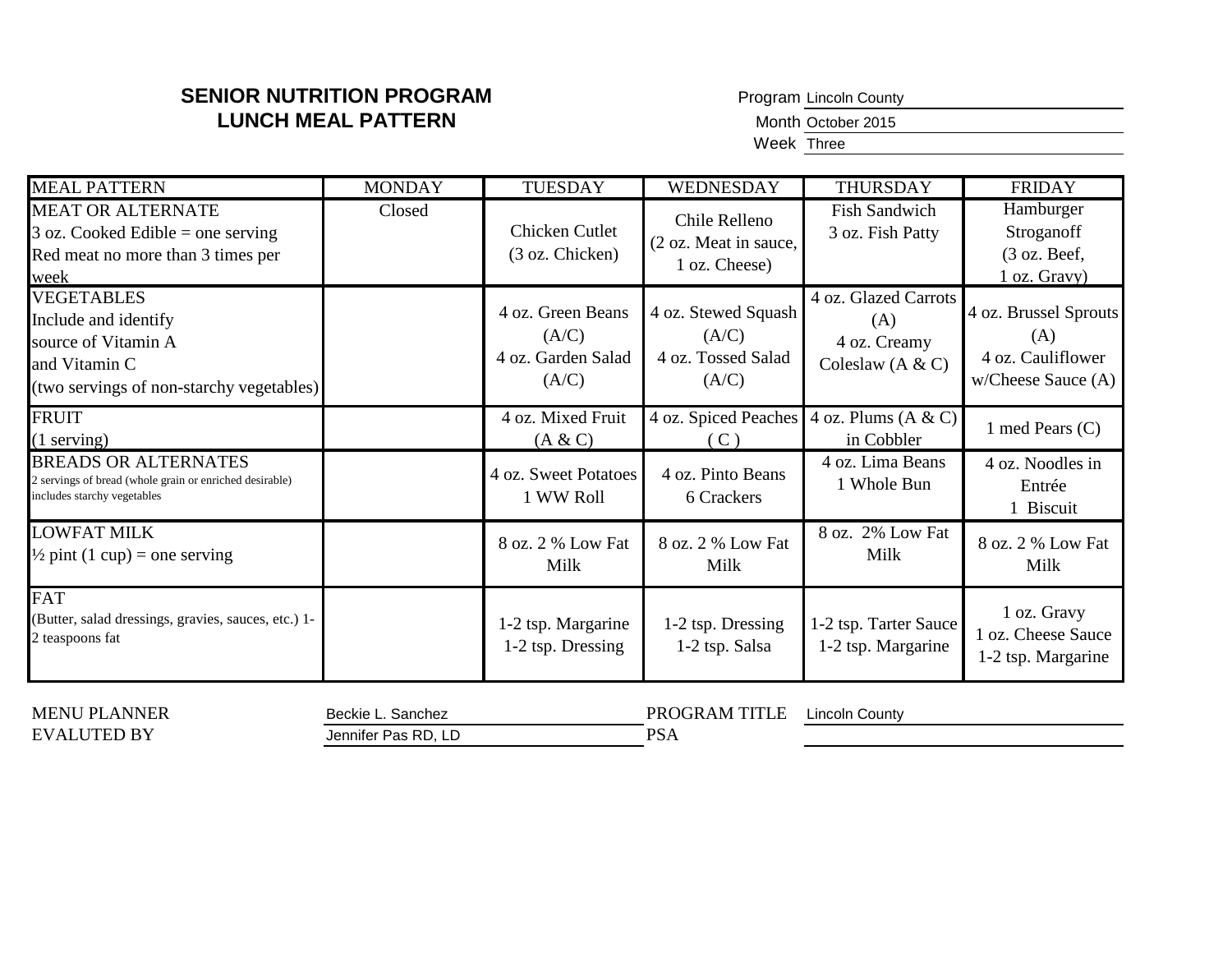Program Lincoln County

Month October 2015

Week Four

| <b>MEAL PATTERN</b>                                                                                                              | <b>MONDAY</b>                                                          | <b>TUESDAY</b>                                    | WEDNESDAY                                                            | THURSDAY                                                                            | <b>FRIDAY</b>                                             |
|----------------------------------------------------------------------------------------------------------------------------------|------------------------------------------------------------------------|---------------------------------------------------|----------------------------------------------------------------------|-------------------------------------------------------------------------------------|-----------------------------------------------------------|
| <b>MEAT OR ALTERNATE</b><br>$3$ oz. Cooked Edible = one<br>Red meat<br>serving<br>no more than 3 times per week                  | Spaghetti & Meat Sauce<br>(3 oz. Beef in Sauce)                        | Red Chile Cheese<br>Enchilada<br>(3 oz. Cheese)   | Sauage<br>3 oz Sauage<br>1 oz Tomato Gravy                           | 3 oz. Beef in Stew                                                                  | <b>Baked Chicken</b><br>3 oz. Chicken                     |
| <b>VEGETABLES</b><br>Include and identify<br>source of Vitamin A<br>and Vitamin C<br>(two servings of non-starchy<br>vegetables) | 4 oz. Buttered Green<br>Beans $(A & C)$<br>4 oz Green Salad<br>(A & C) | 4 oz. Squash (A)<br>4 oz. Tossed Salad<br>(A & C) | 4 oz Carrots (A)<br>4 oz Garden Salad<br>(A/C)                       | 4 oz. Beets $(A & C)$<br>4 oz. Tossed Salad<br>(A & C)                              | 4 oz. Green Beans<br>(A/C)<br>4 oz. Tossed Salad<br>(A/C) |
| <b>FRUIT</b><br>$(1$ serving)                                                                                                    | $4$ oz. Pears ( $C$ )<br>in 2 oz. Jell-O                               | 4 oz. Peaches (C)<br>with 2 oz. Cottage<br>Cheese | $4$ oz Pineapple (C)<br>1 oz. PB Cookie                              | 4 oz. Tropical Fruit<br>(A & C)                                                     | 4 oz. Fruit Cocktail<br>(A/C)                             |
| <b>BREADS OR ALTERNATES</b><br>2 servings of bread (whole grain or enriched<br>includes starchy vegetables<br>desirable)         | 4 oz. Pasta<br>1 oz. Garlic Bread                                      | 4 oz. Pinto Beans<br>1-6" Corn Tortilla           | 4 oz Wild Rice<br>1 oz Cheesy Garlic<br><b>Bread</b>                 | 2 oz. Potatoes &<br>2 oz. Starchy Mixed<br>Vegetables (in Entre)<br>1 oz. Cornbread | 4 oz. Corn<br>1 oz. Biscuit                               |
| <b>LOWFAT MILK</b><br>$\frac{1}{2}$ pint (1 cup) = one serving                                                                   | 8 oz. 2% Low Fat Milk                                                  | 8 oz. 2 % Low Fat<br>Milk                         | 8 oz. 2% Low Fat<br>Milk                                             | 8 oz. 2% Low Fat<br>Milk                                                            | 8 oz. 2% Low Fat<br>Milk                                  |
| <b>FAT</b><br>(Butter, salad dressings, gravies, sauces,<br>etc.) 1-2 teaspoons fat                                              | $\overline{2}t$ Dressing<br>2t Margarine<br>2t Topping                 | 1-2 tsp. Dressing<br>1-2 tsp. Salsa               | 2 Tbl Tomato Gravy<br>in Entrée<br>1-2 tsp Margarine<br>1-2 Dressing | 1-2 tsp. Gravy<br>1-2 tsp. Margarine                                                | 1-2 tsp Margarine<br>1-2 tsp. Dressing                    |
| <b>MENU PLANNER</b><br><b>EVALUTED BY</b>                                                                                        | Beckie L. Sanchez<br>Jennifer Pas RD, LD                               |                                                   | PROGRAM TITLE<br><b>PSA</b>                                          | <b>Lincoln County</b>                                                               |                                                           |